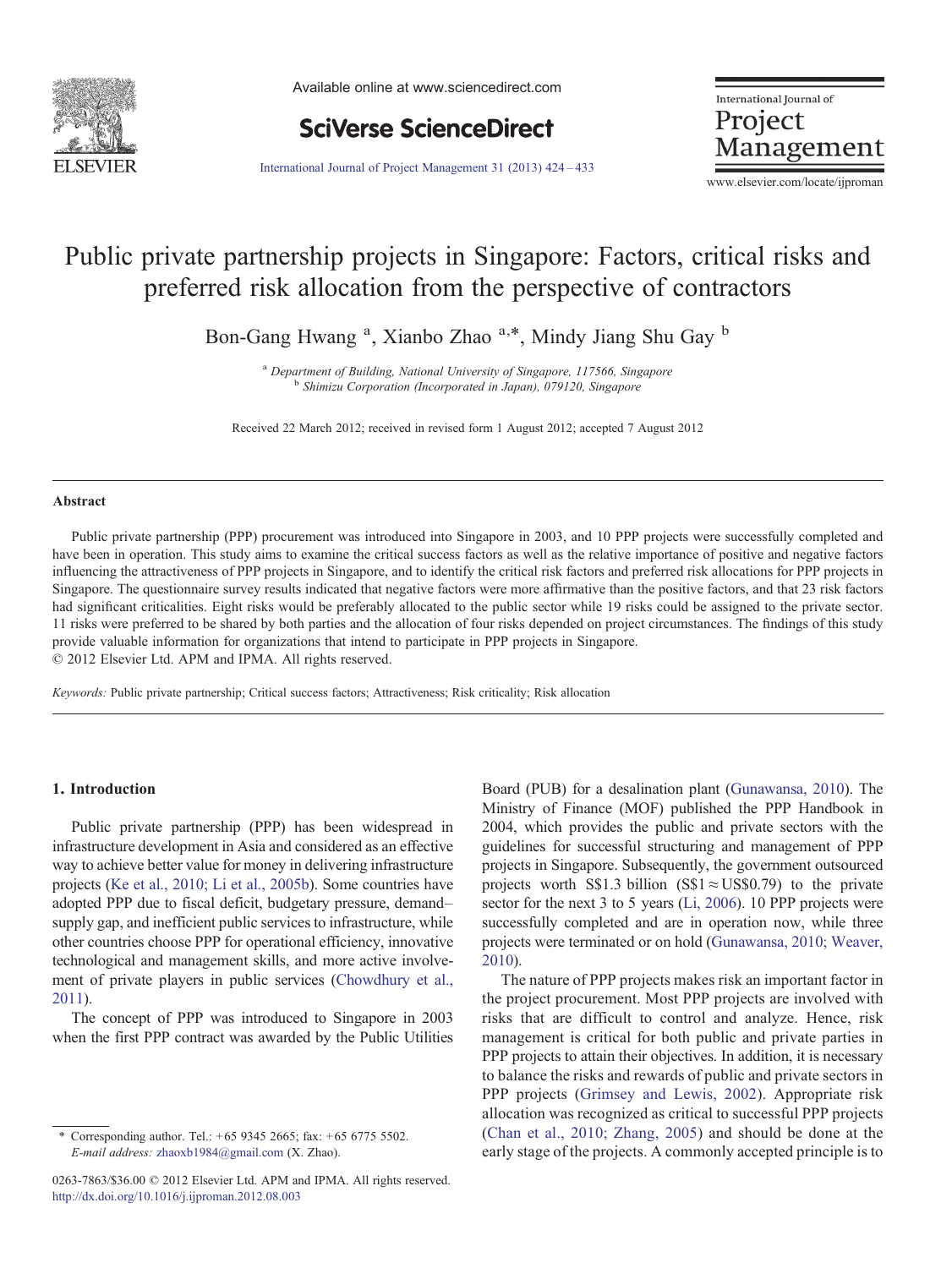allocate risks to the party best able to manage it at least cost ([EC, 2003](#page--1-0)).

The objectives of this study are (1) to examine the critical success factors (CSFs) as well as the relative importance of positive and negative factors that influence the attractiveness of PPP projects in Singapore; and (2) to identify the critical risk factors and preferred risk allocations in PPP projects in Singapore. The findings of this study help both public and private sectors to better understand the important factors for PPP projects as well as risk factors and their allocation, providing valuable information for organizations that intend to participate in PPP projects in Singapore.

Following the introduction to this study, the second section provides the background information relating to PPP projects. In the third section, research methodology and a profile of the respondents are presented. Then, data concerning the CSFs for PPP projects, positive and negative factors for PPP projects, risk criticalities and risk allocation preferences are analyzed, and the results are discussed in the fourth section. Finally, the fifth section draws conclusions of this study and recommends further research.

## 2. Background

## 2.1. Current status of PPP in Singapore

According to the [MOF \(2004\)](#page--1-0), implementing PPPs in Singapore enables the public sector to get better value for money in delivering public services, provides the private sector with more business opportunities to innovate and offer efficient solutions for public services, and combines the expertise of the government and the private sector to meet the needs of the public effectively and efficiently. Hence, all government infrastructure projects that are worth over S\$50 million need to be considered for suitability as PPP projects. A number of sectors in Singapore have been identified by the MOF as suitable for PPPs. These include sports facilities, incineration plants, water and sewerage treatment works, large IT infrastructure deals, education and healthcare facilities, expressways and government buildings. In addition, the government ensures that the private sector can meet the public needs effectively; there is clear accountability when services are delivered by the private sector and the public knows who to approach for service queries and feedback; public security, health and safety are not compromised in PPP projects; and confidentiality of information is observed.

## 2.2. CSFs for PPP projects

CSFs have been widely used as a method to make explicit the key areas that are necessary for management success ([Boynton and](#page--1-0) [Zmud, 1984\)](#page--1-0). A number of previous studies have been conducted to identify the CSFs for PPP projects. [Qiao et al. \(2001\)](#page--1-0) identified eight CSFs for build-operate-transfer (BOT) projects in China: appropriate project identification; stable political and economic situation; attractive financial package; acceptable toll/tariff levels; reasonable risk allocation; selection of suitable subcontractors; management control; and technology transfer. [Zhang \(2005\)](#page--1-0) examined the significance of five main CSFs for PPP projects based on a worldwide questionnaire survey: favorable investment environment; economic viability; reliable concessionaire consortium with strong technical strength; sound financial package; and appropriate risk allocation via reliable contractual arrangements. [Li et al. \(2005a\)](#page--1-0) identified five groups of CSFs for PPP projects in the UK: effective procurement; project implementability; government guarantee; favorable economic conditions; and available financial market. [Chan et al. \(2010\)](#page--1-0) explored five underlying CSFs for PPP infrastructure projects in China: macroeconomic environment; shared responsibility between public and private sectors; transparent and efficient procurement process; stable political and social environment; and judicious government control. These previous studies enabled this study to select 8 CSFs for PPP projects based on the context of Singapore. The importance of these 8 CSFs is identified in this study, which demonstrates the factors most critical to a successful PPP project in Singapore.

## 2.3. Positive and negative factors for PPP projects

There are positive and negative features that influence the attractiveness of PPP in the delivery of public facilities and services. [Li et al. \(2005c\)](#page--1-0) summarized a list of positive and negative factors for PPP projects via a comprehensive literature review, and identified the relative importance of these factors based on the perceptions of PPP project participants in the UK. [Li](#page--1-0) [et al. \(2005c\)](#page--1-0) found that the four most important groups of positive factors were associated with better project technology and economy, greater benefit to the public, public sector avoidance of regulatory and financial constraints, and public saving in transaction costs, while the three most important groups of negative factors were related to the inexperience of the public and private sectors, the over-commercialization of projects, and high participation cost and time for participants. Similarly, [Cheung et al. \(2010\)](#page--1-0) explored the perceived importance of positive and negative factors for PPP projects using questionnaire surveys conducted in Hong Kong and Australia, respectively, and found that the attractive factors were more affirmative than the negative ones. Based on the previous studies, seven positive factors and seven negative factors were selected in accordance with the context of Singapore. The relative importance of the positive and negative factors is shown in this study, revealing the attractiveness of PPP projects to the public and private sectors in Singapore.

## 2.4. Risk identification in PPP projects

Risk identification is a critical phase in a project risk management process. It is desirable to identify the risks as early as possible [\(Wang et al., 2004](#page--1-0)), and a simple but valid method is the development of a risk checklist [\(Fang et al., 2004\)](#page--1-0). As an integrative part of risk identification, risk categorization structures the diverse risks that affect a project ([Zou et al., 2007\)](#page--1-0). [Xu et al. \(2010\)](#page--1-0) and [Ke et al. \(2010\)](#page--1-0) identified 37 risk factors associated with China's PPP projects, and [Ke et al. \(2010\)](#page--1-0) categorized them into country, project and market risks. Based